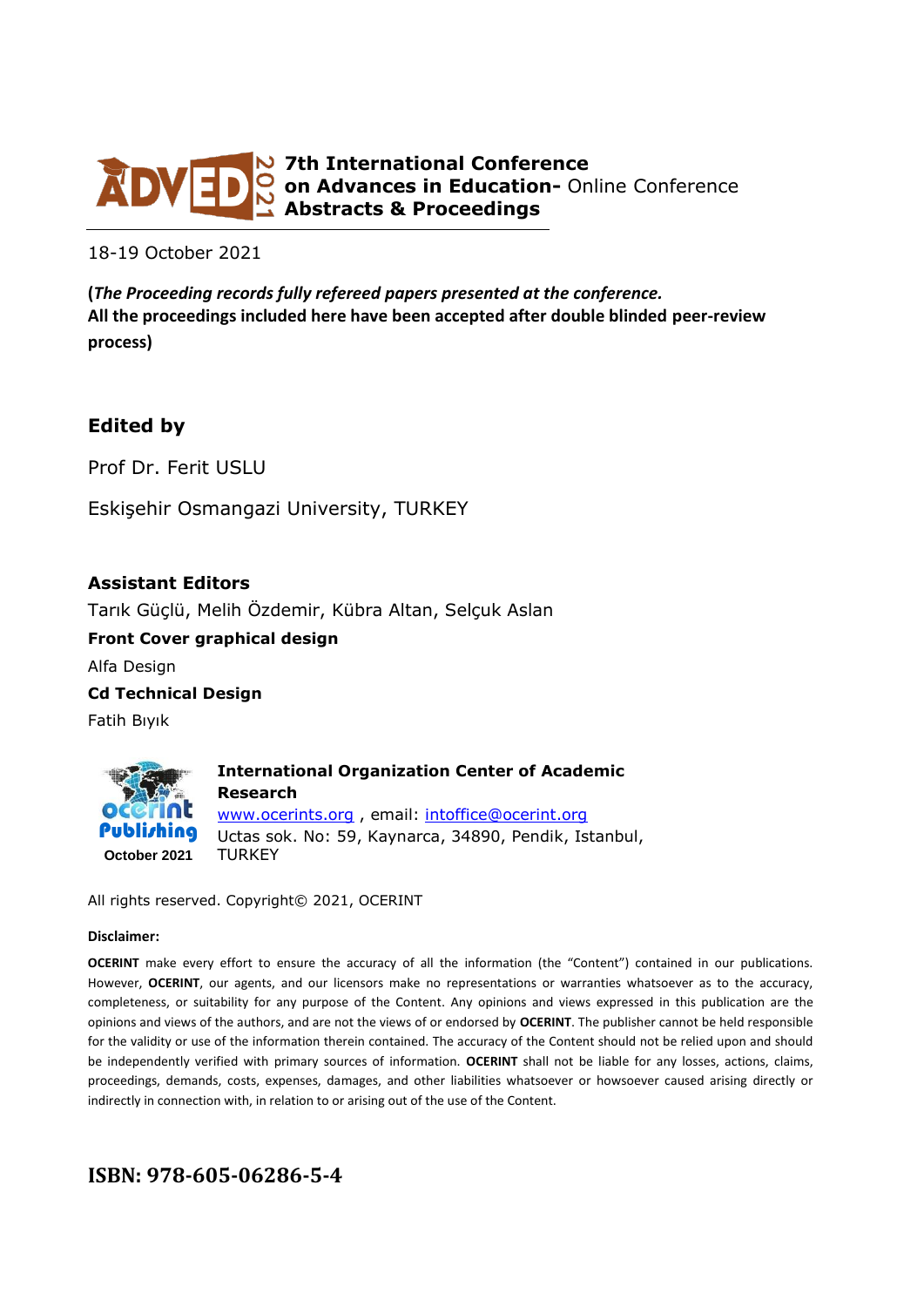# **ADVED 2021 INTERNATIONAL ORGANAZING COMMITTEE**

### **CHAIR**

**PROF. DR. FERIT USLU,** Eskişehir Osmangazi University, TURKEY

**Prof. Dr. Antonia Darder**, Loyola Marymount University, USA

**Prof. Dr. Berch Berberoglu**, University of Nevada, USA

**Prof. Dr. Don Ross,** University College Cork, IRELAND; Georgia State University, USA **Prof. Dr. Elfindri**, Andalas University, INDONESIA

**Prof. Dr. Gopinath Sharma**, Indian Institute of Career Development, INDIA

**Prof. Dr. Iryna Sekret**, Abant Izzet Baysal University, TURKEY

**Prof. Dr. Kyria Rebeca Finardi**, Federal University of Espírito Santo, BRAZIL

**Prof. Dr. Linda H. Chiang**, Emeritus Professor, Azusa Pacific University California, USA

**Prof. Dr. Otávio Bueno**, University of Miami, USA

**Dr. Piet Kommers**, University of Twente, NETHERLANDS

**Dr. Surendra Pathak**, IASE Deemed University, INDIA

**Asst. Prof. Dr. Mingming Zhou**, University of Macau, MACAU

**Asst. Prof. Dr. Soniya Billore**, Linnaeus University, SWEDEN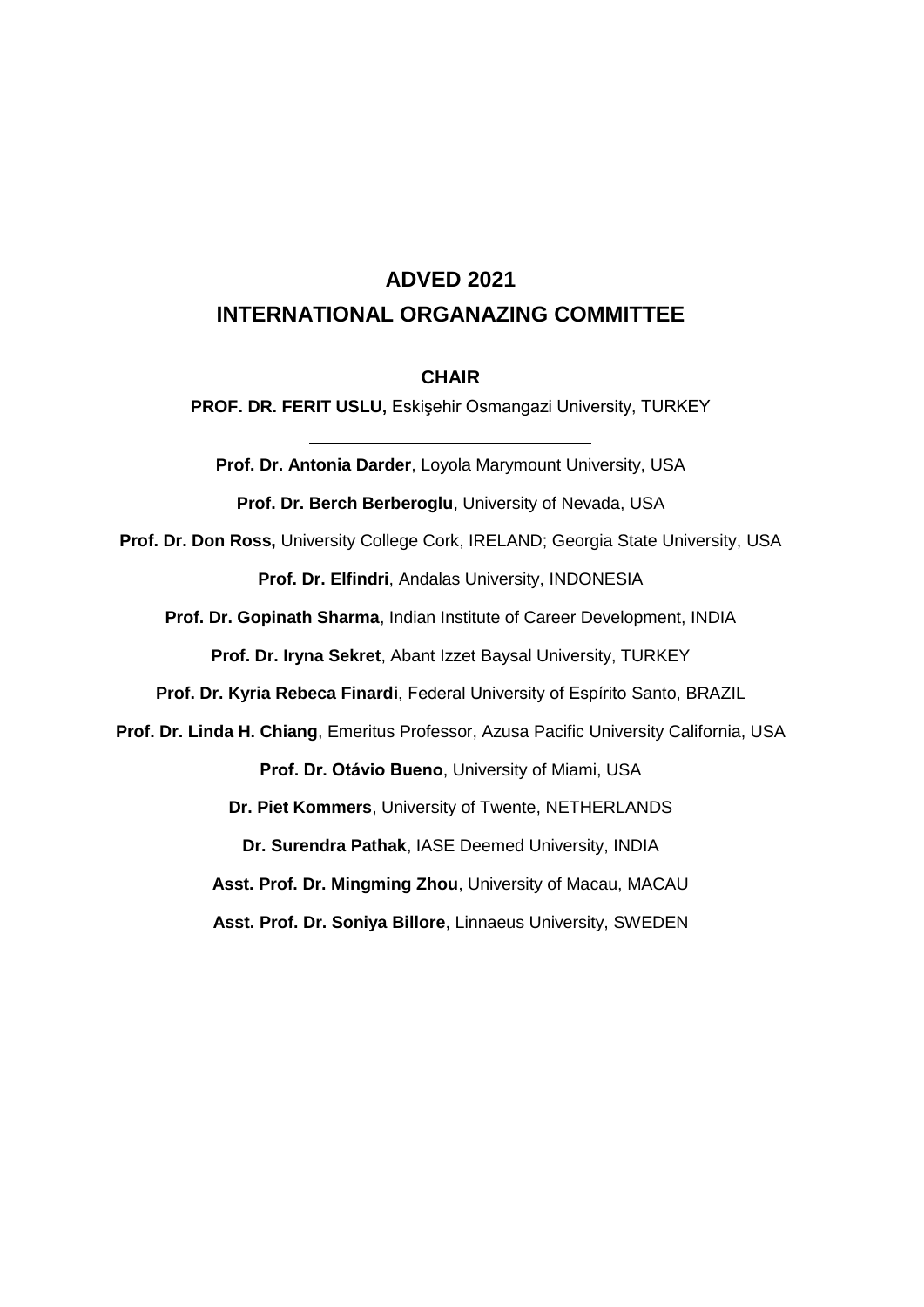### **ADVED 2021**

# **INTERNATIONAL SCIENTIFIC ADVISORY BOARD**

**Prof. Dr. Aleksndar Ilievski**, -International University of Struga, MACEDONIA **Prof.Dr. Ahrar Husain**, Jamia Millia Islamia University, New Delhi, INDIA **Dr. Akhilendra Nath Tiwary**, Yobe State University, NIGERIA **Asst. Prof. Dr. Asghar Salimi**, University of Maragheh, West Azerbaijan, IRAN **Assoc. Prof. Dr. Aslam Khan**, Yobe State University, NIGERIA **Dr. Akhilendra Nath Tiwary**, Yobe State University, NIGERIA **Prof. Dr. Venelin Terziev,** National Military University, BULGARIA; **Assoc. Prof. Dr. Bhavani Harikrishnan**, Bangalore University, INDIA **Assoc. Prof. Dr. Françoise Le Lièvre**, Western Catholic University of Angers, FRANCE **Assoc. Prof. Dr. Gregory Alexander**, Central University of Technology, SOUTH AFRICA **Assoc. Prof. Dr. Ioan-Gheorghe Rotaru**, 'Timotheus' Brethren Theological Institute of Bucharest, ROMANIA **Assoc. Prof. Dr. Hossein Khoshbaten Mehrbani**, Tabriz University, IRAN **Assoc. Prof. Dr. Iryna Timanyuk**, National University of Pharmacy, UKRAINE **Dr. Konstantinos Kalemis**, National Centre for Public Administration and Local Government (E.K.D.D.A.), GREECE **Prof. Dr. Luma Ibrahim Al-Barazenji**, University of Diyala, IRAQ **Asst. Prof. Dr. Mohammad Hami**, Islamic Azad University, Sari Branch, Sari, IRAN **Prof. Dr. Muhammad Sarwar**, University of Sargodha, PAKISTAN **Asst. Prof. Dr. Nahidh Falih Sulaiman**, University of Zawia, LIBYA **Prof. Dr. Naji Melhli**, Bordeaux University, Angers, FRANCE **Dr. Nurhodja Akbulaev**, Azerbaijan State University of Economics, Baku, AZERBAIJAN **Prof. Dr. Ramayah Thurasamy**, Universiti Sains Malaysia, MALAYSIA **Assoc. Prof. Dr. Ramir Philip Jones V. Sonsona**, Mindanao University of Science and Technology, PHILIPPINES **Prof. Dr. Rui Machado Gomes**, University of Coimbra, PORTUGAL **Asst. Prof. Dr. Sameer Babu M.**, Aligarh Muslim University Centre, INDIA **Assoc. Prof. Dr. Samira ElAtia**, The University of Alberta, Edmonton, CANADA **Assoc. Prof.Dr. Sucharat Rimkeeratikul**, Thammasat University, Bangkok, THAILAND **Dr. Suvarna Kumar Boddu**, Hanna College of Education, Andhra Pradesh, INDIA **Asst. Prof. Dr. Tazvin Ijaz**, Government College University, Lahore, PAKISTAN **Assoc. Prof. Dr. Valentina-Mariana Mănoiu**, University of Bucharest, ROMANIA **Dr. Vimala Balakrishnan**, University of Malaya, MALAYSIA **Assoc. Prof. Dr. Wan Khairuzzaman Wan Ismail**, University Technology, MALAYSIA **Dr. Nurhodja Akbulaev**, Azerbaijan State University of Economics, AZERBAIJAN **Asst. Prof. Dr. Nahidh Falih Sulaiman**, University of Diyala, IRAQ **Assoc. Prof. Dr. Mariana Petrova**, St. Methodius University of Veliko Tarnovo, BULGARIA; and, ISMA University, LATVIA **Prof. Dr. Angie Parker**, American College of Education, UNITED STATES **Prof. Dr. Denis B. Solovev**, Far Eastern Federal University (FEFU); Russian Customs Academy, RUSSIA